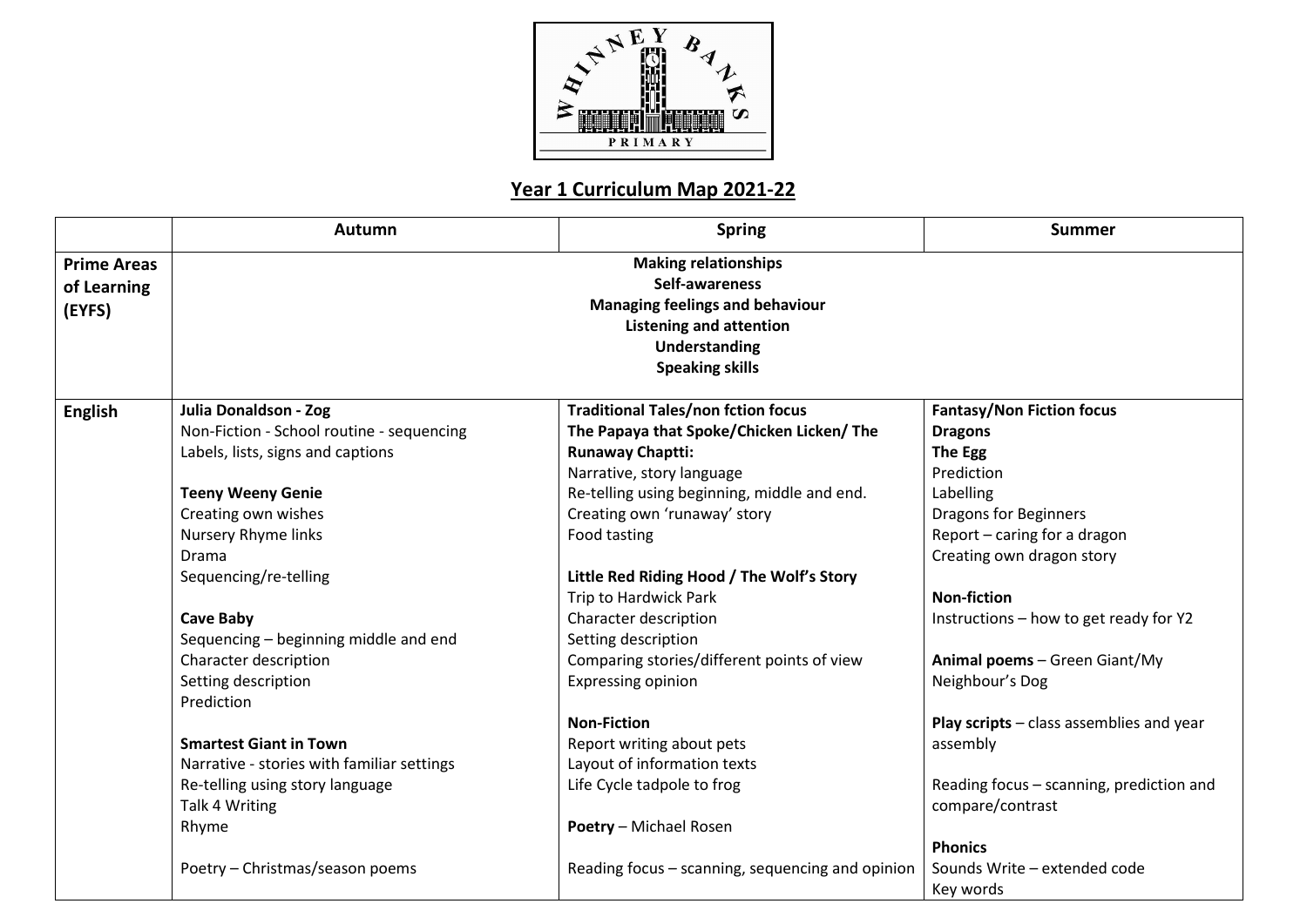|                | <b>Christams Story</b>                                | <b>Phonics</b>                                    |                                           |
|----------------|-------------------------------------------------------|---------------------------------------------------|-------------------------------------------|
|                | Christmas performance (virtual/video)                 | Sounds Write - extended code                      |                                           |
|                |                                                       | Key words                                         |                                           |
|                | Reading focus - decoding and retrieval                |                                                   |                                           |
|                | <b>Phonics</b>                                        |                                                   |                                           |
|                | Sounds Write - initial code                           |                                                   |                                           |
|                | Key words                                             |                                                   |                                           |
| <b>Maths</b>   | <b>Number</b>                                         | <b>Number</b>                                     | <b>Number</b>                             |
|                | Counting in 1s to 20                                  | Counting in 10s, 2s                               | Counting in 2s, 5s, 10s                   |
|                | Counting in 10s                                       | Identifying odd and even numbers                  | Recognising multiples of 2, 5 and 10      |
|                | Counting up/down from a given number                  | Reading and writing numbers to 100                | <b>Fact families</b>                      |
|                | Comparing and ordering numbers to 20 and beyond       | Understanding place value using partitioning -    | Reading and writing numbers to 100        |
|                | Mental Calculation to find 1 more/less,               | ordering                                          | Problem solving - selecting a method      |
|                | Simple subtraction                                    | Problem solving - identifying patterns            | Number bonds to 20                        |
|                | Simple addition                                       | Number bonds - pairs to 10                        | Partitioning/strategies for               |
|                | Problem solving - practical/real life/pictorial       | Written methods for addition and subtraction      | adding/subtracting 10s then 1s            |
|                | Missing number sequences                              | including adding 3 numbers                        | Missing number i.e. $3 + 8$               |
|                |                                                       | Reading and writing numbers up to 100             | Problem solving with money                |
|                | Shape, space, measure                                 | 10 more/less                                      | Multiplication and division facts using   |
|                | Identifying 2D and 3D Shapes and their properties     | Halving                                           | arrays                                    |
|                | Recognising Fractions of shapes - halves/whole        | Doubles to 20                                     | Doubles and halves                        |
|                | Height - measuring and comparing/ordering             |                                                   | Sharing/grouping                          |
|                | Length - measuring and comparing/ordering             | Shape, space, measure                             | Inverse                                   |
|                | Sequencing times of the day                           | Language of position, direction and movement      | <b>Balancing sums</b>                     |
|                | Telling the time to o'clock/measuring periods of time | Identifying 2D and 3D Shapes and their properties |                                           |
|                | Money - Identifying and recognising coins             | Telling the time - o'clock/half past              | Shape, space, measure                     |
|                | Measuring - capacity and weight                       | Money - recognise and identify coins, give        | <b>Recognising fractions</b>              |
|                | Days of the week/month/year/seasons                   | change, use symbols £/p                           | Halves and quarters                       |
|                |                                                       |                                                   | Calculating halves and quarters of        |
|                |                                                       |                                                   | quantities                                |
|                |                                                       |                                                   | Measuring - introduce m/cm                |
|                |                                                       |                                                   | Capacity and length                       |
|                |                                                       |                                                   | Telling the Time to o'clock/half          |
|                |                                                       |                                                   | past/quarter past                         |
|                |                                                       |                                                   | Recap 2D / 3D shapes                      |
| <b>Science</b> | Ourselves, senses, sound and hearing                  | Sorting and using materials                       | Seasonal changes - Spring/Summer          |
|                | Identifying parts of the body                         | Experiments using different materials             | Identify signs of spring and summer       |
|                | Senses                                                | Sorting objects according to material             | Study changes to plants, animals, weather |
|                | Link with art- self portrait                          | Recycling project                                 | Links to plants and growing               |
|                |                                                       | Link with DT and designing own wooden toy         |                                           |
|                | Seasonal changes - Autumn/Winter                      |                                                   | <b>Growing plants</b>                     |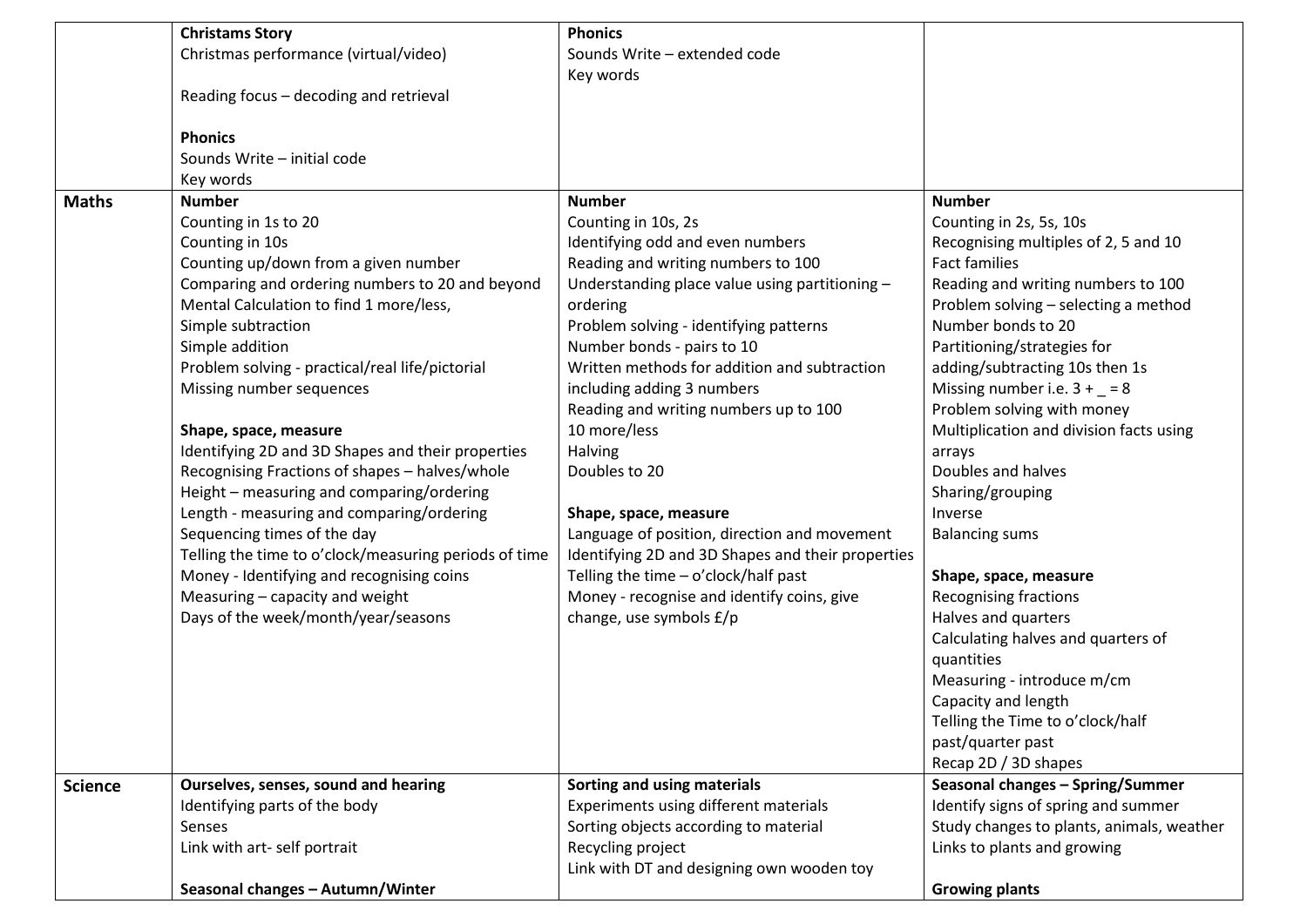|                   | Trip to Stewart Park<br>Idenfying signs of autumn                                 |                                 | Animals, humans and pets<br>Identify wild animals and pets |                               | Parts of a plant                                                                    |                    |
|-------------------|-----------------------------------------------------------------------------------|---------------------------------|------------------------------------------------------------|-------------------------------|-------------------------------------------------------------------------------------|--------------------|
|                   |                                                                                   |                                 |                                                            |                               | Plant names/varieties                                                               |                    |
|                   | Studying changes to plants, animals, weather                                      |                                 | Study the features of different animals                    |                               | How to look after a plant - planting seeds                                          |                    |
|                   | Weather reports and dressing for the weather                                      |                                 | How to look after a pet                                    |                               | Foods that are plants                                                               |                    |
|                   | Link to months of the year and making calendars                                   |                                 | Link to English - pet report                               |                               | Science fair                                                                        |                    |
|                   |                                                                                   |                                 | Zoo Lab visit                                              |                               |                                                                                     |                    |
|                   |                                                                                   |                                 |                                                            |                               | <b>Minibeasts</b>                                                                   |                    |
|                   |                                                                                   |                                 |                                                            |                               | Identifying types of insect<br>Sorting and categorising                             |                    |
|                   |                                                                                   |                                 |                                                            |                               |                                                                                     |                    |
|                   |                                                                                   |                                 |                                                            |                               | Minibeast hunt<br>Snail investigation - creating a habitat<br>Bug Hotel (DT skills) |                    |
|                   |                                                                                   |                                 |                                                            |                               |                                                                                     |                    |
|                   |                                                                                   |                                 |                                                            |                               |                                                                                     |                    |
| <b>Humanities</b> | <b>Florence Nightingale and</b>                                                   | <b>Fire of London</b>           | <b>Travel and exploration</b>                              |                               | <b>Places around the World</b>                                                      |                    |
| (History and      | <b>Mary Seacole</b>                                                               | Fire in Whinney Banks/          | <b>Frank Wilde/Tim Peake</b>                               |                               | Desert, Antarctic, Arctic - Polar Region.                                           |                    |
| Geography)        | The role of a nurse                                                               | Grenfell                        | Focus on location, lifes work, events and legacy           |                               |                                                                                     |                    |
|                   | Differences between                                                               | London now and then             | Travel by ships and rocket                                 |                               | Comparing hot and cold areas of the world                                           |                    |
|                   | nurses past and present                                                           | Samuel Pepys                    | Human geography and land use                               |                               | - poles, equator, animals, clothing, homes,                                         |                    |
|                   | The life of Florence                                                              | The bakery                      |                                                            |                               | plants                                                                              |                    |
|                   | Nightinggale and Mary                                                             | Houses of the time              |                                                            |                               |                                                                                     |                    |
|                   | Seacole                                                                           | Fire fighters now and           |                                                            |                               |                                                                                     |                    |
|                   | Their impact on life today                                                        | then                            |                                                            |                               |                                                                                     |                    |
|                   |                                                                                   | <b>Events of the Great Fire</b> |                                                            |                               |                                                                                     |                    |
|                   |                                                                                   | of London                       |                                                            |                               |                                                                                     |                    |
|                   | Identifying places on a map - UK, countires and seas                              |                                 |                                                            |                               |                                                                                     |                    |
|                   | Weather - link to science seasonal changes                                        |                                 |                                                            |                               |                                                                                     |                    |
|                   | Simple field work studying the geography of our school - directions, compass work |                                 |                                                            |                               |                                                                                     |                    |
| <b>RE</b>         | <b>Myself and belonging</b>                                                       | <b>Celebrations</b>             | <b>Celebrations</b>                                        | <b>Special People</b>         |                                                                                     | Symbols/Special    |
|                   | Similarities and difference                                                       | Christmas                       | Eid                                                        | Jesus as a leader             |                                                                                     | <b>Places</b>      |
|                   | between people                                                                    | The role of Jesus in the        |                                                            | <b>Bible Stories - Loaves</b> |                                                                                     | Baptism - visit to |
|                   | Belonging to different                                                            | Nativity                        |                                                            | and Fishes, Water into        |                                                                                     | church             |
|                   | groups - community,                                                               | His importance to               |                                                            | Wine, St Martin -             |                                                                                     | Features of a      |
|                   | school, family etc.                                                               | Christians                      |                                                            | relate to local church        |                                                                                     | church and what    |
|                   | Harvest Festival - link to                                                        | Who celebrates                  |                                                            |                               |                                                                                     | they mean          |
|                   | autumn                                                                            | Christmas/relate to             |                                                            | Being good                    |                                                                                     |                    |
|                   | Donation to local                                                                 | other faiths?                   |                                                            | samaritians                   |                                                                                     | Believing          |
|                   | foodbank                                                                          |                                 |                                                            |                               |                                                                                     | Stories-           |
|                   |                                                                                   |                                 |                                                            | Celebrations                  |                                                                                     | Moses/Jonah etc.   |
|                   |                                                                                   |                                 |                                                            | Easter                        |                                                                                     |                    |
| Art               | Self portrait                                                                     |                                 | <b>Investigating materials</b>                             |                               | <b>Sculpture</b>                                                                    |                    |
|                   | Van Gough/David Hockney                                                           |                                 | (Linked to science)                                        |                               |                                                                                     |                    |
|                   | Pencil drawing                                                                    |                                 |                                                            |                               |                                                                                     |                    |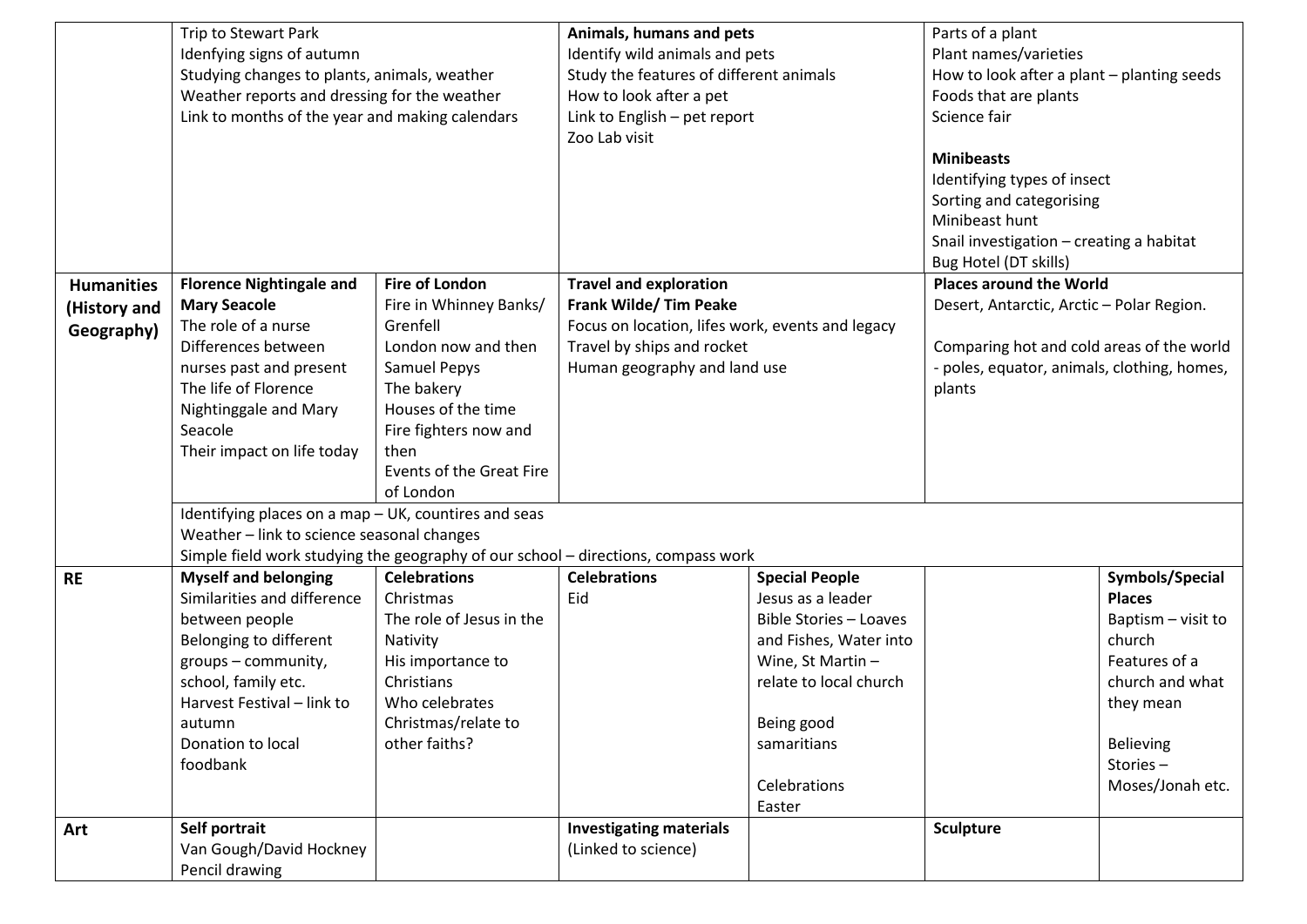|              | Observational drawing<br>Colour mixing<br>Using a range of materials |                                                                                                                                                                                                                | <b>Exploring materials for</b><br>art/sculture<br>Experimenting with<br>techniques - weaving,<br>finger knitting, brusho<br>Year group project to<br>create a finished art<br>piece for St<br>Martin's/school |                                                                                                                                                                                               | Explore local<br>sculptures and a range<br>of different scupltors<br>Create own abstract<br>sculptures using clay                            |                                                                                                                                                                                                                                                                                                                |
|--------------|----------------------------------------------------------------------|----------------------------------------------------------------------------------------------------------------------------------------------------------------------------------------------------------------|---------------------------------------------------------------------------------------------------------------------------------------------------------------------------------------------------------------|-----------------------------------------------------------------------------------------------------------------------------------------------------------------------------------------------|----------------------------------------------------------------------------------------------------------------------------------------------|----------------------------------------------------------------------------------------------------------------------------------------------------------------------------------------------------------------------------------------------------------------------------------------------------------------|
| <b>DT</b>    |                                                                      | <b>Moving pictures</b><br>Research pop up books<br>and mechanisms<br>Sliders, pivots, hinges<br>and flaps<br>Linked to nursery<br>rhymes<br>Select skill to make own<br>Christmas card                         |                                                                                                                                                                                                               | <b>Wooden Models</b><br>Research types of<br>model<br>Look at materials<br>(linked to science/art)<br>Skills/safety for using<br>tools<br>Deign and make own<br>model<br>Evaluate end product |                                                                                                                                              | Food<br>Pasta salad<br>Where does food<br>come from?<br>Research existing<br>pasta salads<br>Design dish -<br>choose<br>ingredients and<br>pasta shape<br>Link to healthy<br>eating<br>Skills to prepare<br>and make pasta<br>salad - peeling,<br>chopping, slicing,<br>grating<br>Evaluate own<br>pasta salad |
| <b>Music</b> |                                                                      | <b>Junk Orchestra</b><br>Exploring pulse and<br>rhythm (drumming)<br>Performing rhythms<br>based on familiar songs<br>Composing own<br>rhythms<br>Introduce crotchet<br>Experimenting with<br>different sounds | <b>Singing skills</b><br>Simple songs and<br>singing games - keeping<br>a beat and copying<br>rhythm                                                                                                          |                                                                                                                                                                                               | <b>Tuned percussion</b><br>Playing Boom<br>Whackers<br>Playing familiar songs<br>and rhythms<br>Introduce notation of<br>crotchet and quaver |                                                                                                                                                                                                                                                                                                                |